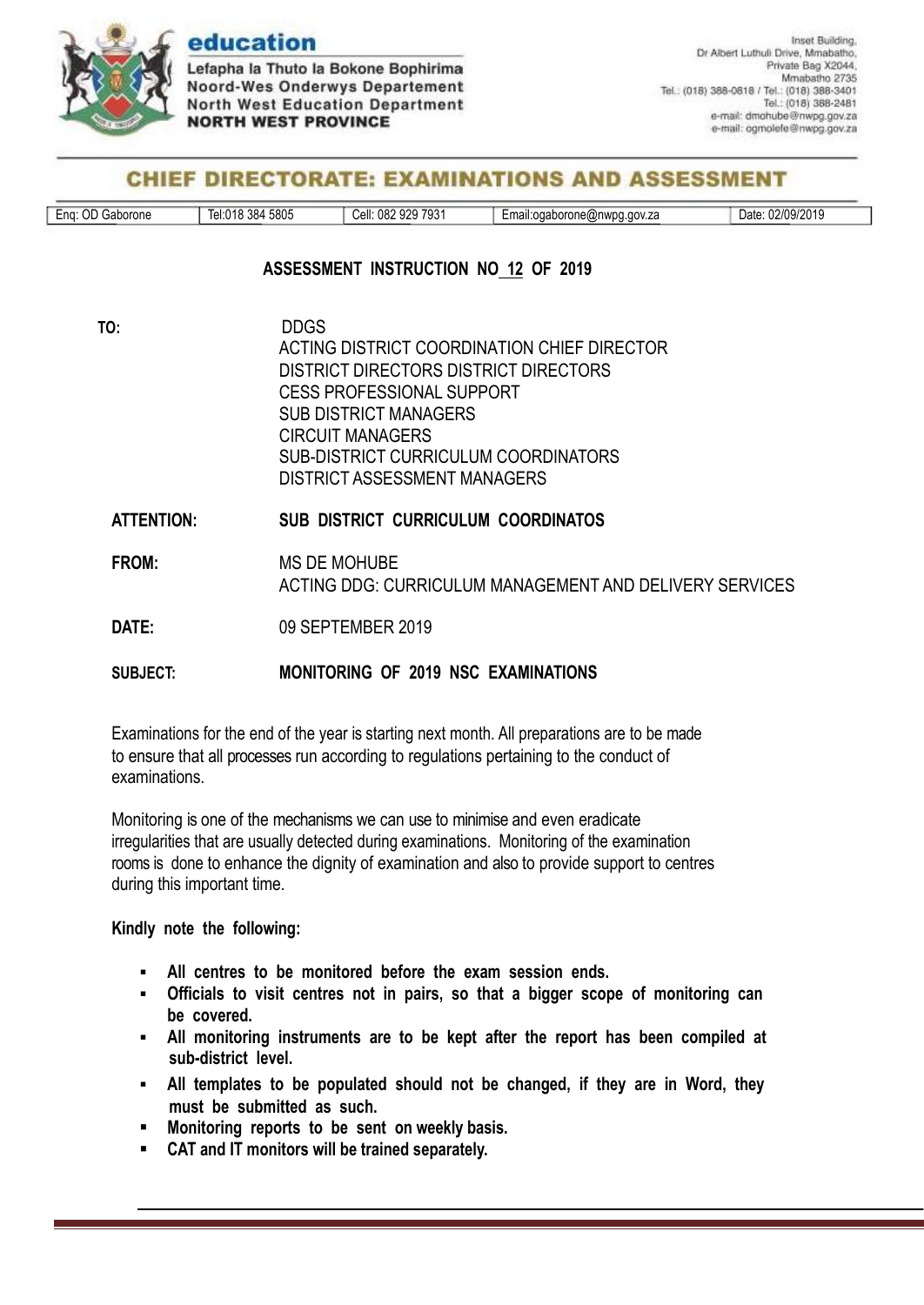- **For CAT and IT practical, a monitor has to stay for the duration of the paper.**
- **For all independent schools there will be roving monitors who will be selected by the District Examination and Assessment Managers.**
- **To avoid irregularities all officials placed on the monitoring plan must honour their schedule, in case there is an irregularity at the particular centre they were placed at, they will take responsibility to the irregularity that took place at that centre.**
- . Monitors are to stay at the centre for the duration of the writing of the paper for that day.
- **Monitors will receive appointment letters which they will produce during their visits.**

Thank you for your usual commitment afforded to this process.

Ms DE Mohube Acting DDG: Curriculum Management and Delivery Services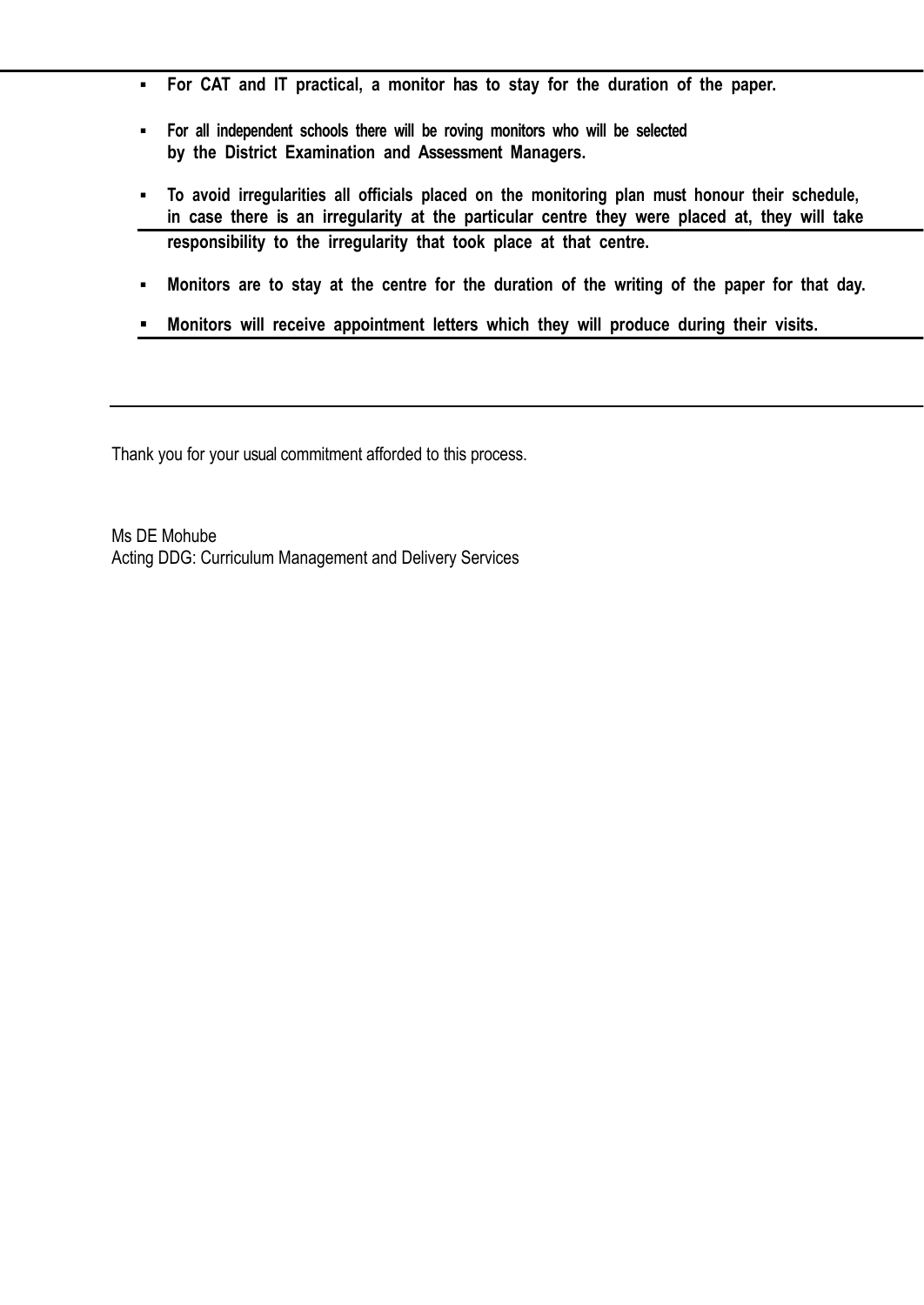

Lefapha la Thuto la Bokone Bophirima **Noord-Wes Onderwys Departement North West Education Department NORTH WEST PROVINCE** 

### **CHIEF DIRECTORATE: EXAMINATIONS AND ASSESSMENT**

# **SUB-DISTRICT MONITORING PLAN FOR NATIONAL SENIOR CERTIFICATE (NSC)**

## **NOVEMBER EXAMINATIONS 2019**

**SUB DISTRICT:**  $\blacksquare$ 

#### **INSTRUCTIONS:**

- *1. Please submit this plan in Word, not Excel.*
- *2. Kindly have a line or row per school and per monitor as well, as indicated in the example below.*
- *3. Indicate monitors per exam session, i.e. monitors for morning session and monitors for afternoon session, separately.*
- *4. Where possible, each school must be monitored by one monitor.*
- *5. Please ensure that each centre in your sub-district is monitored once or more times before the end of the exam session.*

| <b>Date</b>          | <b>Subject</b>                                                                                                                           | <b>Time</b>  | <b>School</b> | <b>Monitors</b> |
|----------------------|------------------------------------------------------------------------------------------------------------------------------------------|--------------|---------------|-----------------|
| Wednesday 16 October | <b>Computer Applications Tech P1</b><br>(3hrs) Practical                                                                                 | 09:00        |               |                 |
| Thursday 17 October  | Information Technology P1 (3hrs)<br>Practical                                                                                            | 09:00        |               |                 |
|                      |                                                                                                                                          | <b>WEEK1</b> |               |                 |
| Wednesday 23/10      | English HL P1 (2hrs)<br>English FAL P1 (2hrs)<br>English SAL P1 (21/2hrs)                                                                | 09:00        |               |                 |
|                      | German HL P1 (2hrs) German SAL<br>P1(2hrs)                                                                                               | 14:00        |               |                 |
| Thursday 24/10       | isiXhosa, HL P1 (2hrs) isiXhosa,<br>FAL P1 (2hrs) isiXhosa, SAL P1<br>$(2\frac{1}{2}hrs)$<br>South African Sign Language HL P1<br>(2hrs) | 09:00        |               |                 |
|                      | Electrical Technology (3hrs)                                                                                                             | 14:00        |               |                 |
| <b>Friday 25/10</b>  | Mathematics P1 (3hrs)<br>Mathematical Literacy P1 (3hrs)<br>Technical Mathematics P1 (3hrs)                                              | 09:00        |               |                 |
|                      | German HL P2 (21/2hrs) German<br>SAL P2 (2hrs)                                                                                           | 14:00        |               |                 |
|                      |                                                                                                                                          | <b>WEEK2</b> |               |                 |
| Monday 28/10         | Mathematics P2 (3hrs)<br>Mathematical Literacy P2 (3hrs)<br>Technical Mathematics P2 (3hrs)                                              | 09:00        |               |                 |
|                      | Religion Studies P1 (2hrs)                                                                                                               | 14:00        |               |                 |
| Tuesday 29/10        | History P1 (3hrs)                                                                                                                        | 09:00        |               |                 |
|                      | Sesotho, Setswana, HL P1 (2hrs)                                                                                                          | 14:00        |               |                 |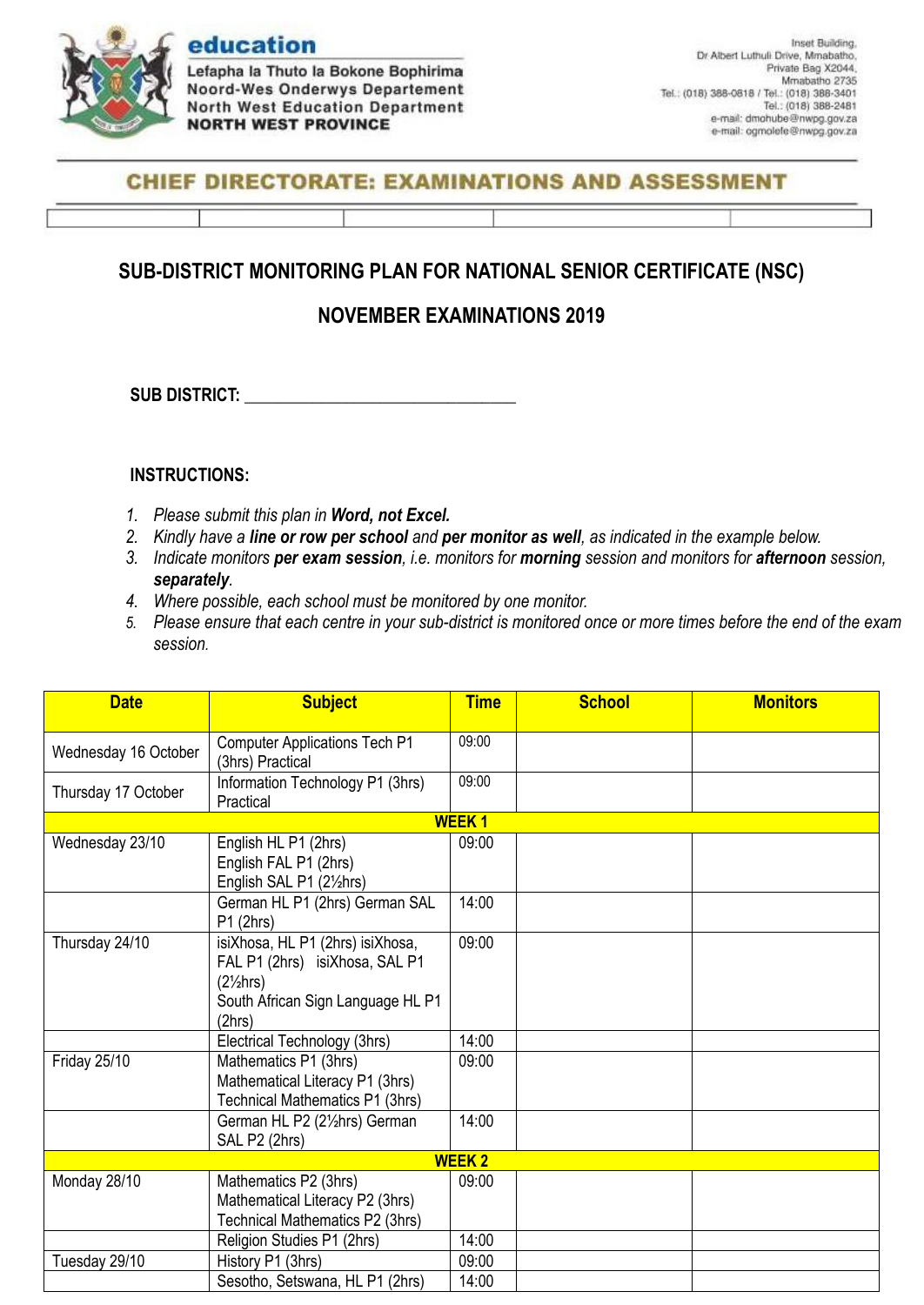|                 | Sesotho, Setswana,                                          |               |  |
|-----------------|-------------------------------------------------------------|---------------|--|
|                 | P1(2hrs)                                                    |               |  |
|                 | Sesotho, Setswana SAL P1 (21/2hrs)                          |               |  |
| Wednesday 30/10 | Accounting (3hrs)                                           | 09:00         |  |
|                 | German HL P3 (21/ <sub>2</sub> hrs)                         | 14:00         |  |
| Thursday 31/10  | Afrikaans HL P1 (2hrs)                                      | 09:00         |  |
|                 | Afrikaans FAL P1 (2hrs)                                     |               |  |
|                 | Afrikaans SAL P1 (21/2hrs)                                  |               |  |
|                 | Economics P1 (2hrs)                                         | 14:00         |  |
| Friday 01/11    | <b>Physical Sciences (Physics) P1</b>                       | 09:00         |  |
|                 | (3hrs)                                                      |               |  |
|                 | Technical Sciences P1 (3hrs)                                |               |  |
|                 |                                                             | <b>WEEK3</b>  |  |
| Monday 04/11    | Physical Sciences (Chemistry) P2                            | 09:00         |  |
|                 | (3hrs)                                                      |               |  |
|                 | Technical Sciences P2 (3hrs)                                |               |  |
| Tuesday 05/11   | Geography (Theory) P1 (3hrs)                                | 09:00         |  |
|                 | Geography (Map work) P2 (11/2hrs)                           | 14:00         |  |
| Wednesday 06/11 | English HL P2 (21/ <sub>2</sub> hrs)                        | 09:00         |  |
|                 | English FAL (2hrs)                                          |               |  |
|                 | English SAL P2 (2hrs)                                       |               |  |
|                 | Mechanical Technology (3hrs)                                | 14:00         |  |
| Thursday 07/11  | <b>Business Studies (3hrs)</b>                              | 09:00         |  |
| Friday 08/11    | Life Sciences P1 (21/ <sub>2</sub> hrs)                     | 14:00         |  |
|                 | Religion Studies P2 (2hrs)                                  | 14:00         |  |
|                 |                                                             | <b>WEEK4</b>  |  |
| Monday 11/11    | Life Sciences P2 (21/ <sub>2</sub> hrs)                     | 09:00         |  |
|                 | <b>Engineering Graphics and Design P1</b>                   | 14:00         |  |
|                 | (3hrs)                                                      | 09:00         |  |
| Tuesday 12/11   | Sesotho, Setswana, HL P2 (21/2hrs)<br>Sesotho, Setswana FAL |               |  |
|                 | P2 (2hrs)                                                   |               |  |
|                 | Sesotho, Setswana SAL P1 (2hrs)                             |               |  |
|                 | Consumer Studies (3hrs)                                     | 14:00         |  |
|                 | <b>Hospitality Studies (3hrs)</b>                           |               |  |
| Wednesday 13/11 | Afrikaans HL P2 (21/2hrs)                                   | 09:00         |  |
|                 | Afrikaans FAL (2hrs)                                        |               |  |
|                 | Afrikaans SAL P2 (2hrs)                                     |               |  |
|                 | Maritime Economics (3hrs)                                   | 14:00         |  |
| Thursday 14/11  | Economics P2 (2hrs)                                         | 09:00         |  |
|                 | isiXhosa, HL P2 (21/2hrs)                                   | 14:00         |  |
|                 | isiXhosa, FAL P2 (2hrs)                                     |               |  |
|                 | isiXhosa, SAL P2 (2hrs)                                     |               |  |
| Friday 15/11    | Agricultural Sciences P1 (21/2hrs)                          | 09:00         |  |
|                 | Nautical Science P1 (3hrs)                                  |               |  |
|                 | <b>Computer Applications Tech P2</b>                        | 14:00         |  |
|                 | (Theory) (3hrs)                                             |               |  |
|                 |                                                             | <b>WEEK 5</b> |  |
| Monday 18/11    | Agricultural Sciences P2 (21/2hrs)                          | 09:00         |  |
|                 | Nautical Science P2 (3hrs)                                  |               |  |
|                 | <b>Engineering Graphics and Design P2</b>                   | 14:00         |  |
|                 | (3hrs)                                                      |               |  |
| Tuesday 19/11   | isiXhosa, HL P3 (21/2hrs)                                   | 09:00         |  |
|                 | isiXhosa, FAL P2 (21/2hrs)                                  |               |  |
|                 | isiXhosa, SAL P2 (2hrs)                                     |               |  |
|                 | South African Sign Language HL P3                           |               |  |
|                 | $(2\frac{1}{2}hrs)$                                         |               |  |
|                 | Sesotho, Setswana, HL P3 (21/2hrs)                          | 14:00         |  |
|                 | Sesotho, Setswana, FAL P3 (21/2hrs)                         |               |  |
| Wednesday 20/11 | Tourism (3hrs)                                              | 09:00         |  |
|                 | Civil Technology (3hrs)                                     | 14:00         |  |
| Thursday 21/11  | Dramatic Arts (3hrs)                                        | 09:00         |  |
|                 | Visual Arts (3hrs)                                          | 14:00         |  |
| Friday 22/11    | Afrikaans HL P3 (21/2hrs)                                   | 09:00         |  |
|                 | Afrikaans FAL P3 (21/2hrs)                                  |               |  |